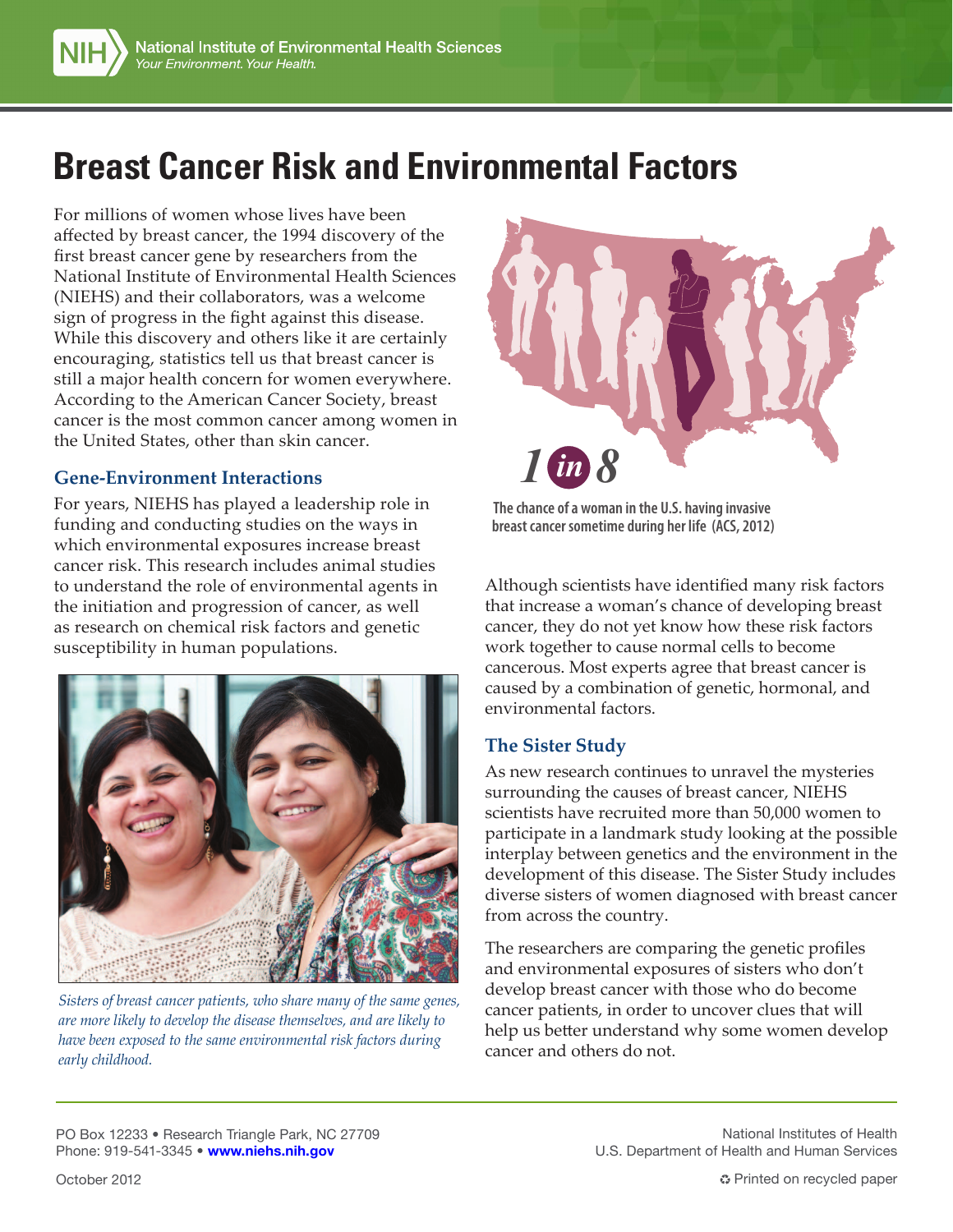Study volunteers provide samples of their blood, urine, toenail clippings, and household dust, which may be analyzed for pesticides, heavy metals, and other environmental chemicals that may be linked to breast cancer development. The researchers will also look for specific gene variations that may predispose a woman to the effects of cancercausing agents. Women enrolled in the study also complete detailed questionnaires about their health history, past environmental exposures, and lifestyle. The participants then complete yearly follow-up questionnaires to account for changes in their health status or environmental exposures.

Additionally, with funding support from the Susan G. Komen for the Cure foundation, NIEHS was able to successfully enroll 1,500 families into the Two Sister Study. Sister Study participants, whose sister had breast cancer under age 50, and their available biological parents were invited to participate in this family-based study. The study aims to investigate the genetic and environmental factors that influence young-onset breast cancer.



#### **Discovery of the BRCA1 Gene**

The impact of family history on breast cancer risk suggests that genetic factors play an important role in breast cancer susceptibility. Researchers are just beginning to understand how changes in certain genes can impair the gene's ability to control cell growth and division, causing normal breast cells to become cancerous. In 1994, NIEHS scientists collaborated with researchers from the University of Utah Medical Center to identify a gene called BRCA1 that, when defective, can predispose a woman to hereditary breast and ovarian cancer.<sup>1</sup> Diagnostic tests can now identify women who have inherited defective copies of the gene and are more likely to develop breast cancer.

Although genetics is an important contributor to breast cancer development, twin studies conducted by scientists in Scandinavia showed that inherited factors accounted for only 27 percent of breast cancer risk.<sup>2</sup> Another study shows that the breast cancer rates of descendants of Japanese women, who migrate to the United States, become similar to the higher breast cancer rates of Western women within one or two generations.3 These findings point to the significant role played by environmental factors in determining breast cancer susceptibility.

### **Breast Cancer and the Environment Research Program**

During early childhood and adolescence, the breast tissue is developing and maturing, and recent studies suggest that environmental exposures, such as certain chemicals, diet, and social factors, during these critical stages of development, may affect breast cancer risk later in life.

In an effort to uncover the links between early environmental exposures and cancer risk throughout the course of life, NIEHS is partnering with the National Cancer Institute to support the Breast Cancer and the Environment Research Program (BCERP). The BCERP supports transdisciplinary research on the interaction of chemical, physical, biological, and social environmental factors with genetic factors during specific developmental windows of susceptibility. The program's network of scientists, clinicians, and community partners are working in close collaboration on two different approaches one focusing on puberty in young girls and the other examining other critical windows of susceptibility.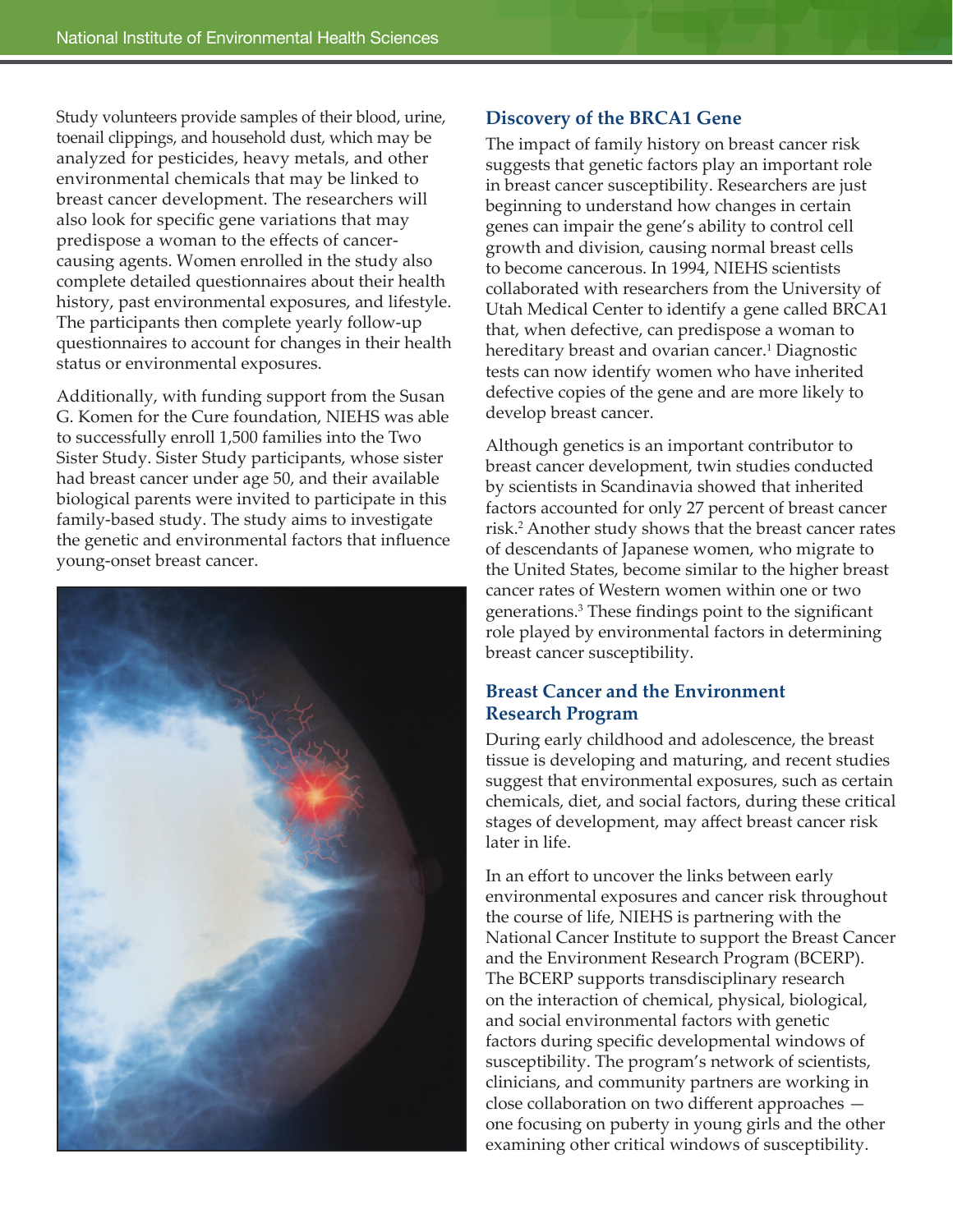

*Breast Cancer and the Environment Research Program*

The Puberty Studies are investigating and identifying predictors of early-onset puberty, by studying 1,200 young girls, aged 6 to 8 at the time of enrollment. The girls have periodic visits to assess hallmarks of pubertal development and changes in exposures of interest. The underlying rationale for this study is that early sexual maturation is associated with increased risk of breast cancer, and this may represent a critical period in establishing long-term breast cancer risk. Researchers are focusing on environmental exposures, including chemicals in personal and household products that may be hormonally active; lifestyle factors, such as food intake and physical activity; body size and development; and psychosocial factors.

Another component of the program, called the Windows of Susceptibility Studies, is exploring other developmental periods throughout the life span, including *in utero* and menopause. These investigations could be informative, especially in light of novel findings of the effects of diet, hormone replacement therapy, and long-term exposure to agents, such as endocrine disruptors, in adults, as well as children. Using basic science techniques in laboratory animals, cell cultures, and epidemiological and population studies, researchers are looking how the environment interacts with a person's genes to affect breast cancer risk. There are also studies looking at how multiple generations can be affected through an individual's exposure, for example, how the mother's

and women about the roles

exposure may affect her child's susceptibility to breast cancer.

Throughout the BCERP, researchers are collaborating with breast cancer advocates and others to build and promote partnerships with community members, public health practitioners, policymakers, and other stakeholders. Across the board, the research findings are being developed into public health messages designed to educate young girls

of the environment in breast cancer development, and the importance of reducing their exposures.

## **Chemical Exposures in Human Populations**

In some regions of the country where there is an unusually high incidence of breast cancer, environmental factors have been targeted as a possible cause for this increase. During the 1990s, NIEHS and the National Cancer Institute cofunded the Long Island Breast Cancer Study Project, one of the largest and most comprehensive studies ever conducted on the environmental causes of breast cancer, to investigate the high rate of breast cancer in Long Island, New York.

In the study, scientists focused their investigation on three widespread pollutants to which many of the Long Island residents had been exposed organochlorine pesticides, including DDT and its metabolite DDE; polychlorinated biphenyls, toxic compounds used in electrical transformers; and polycyclic aromatic hydrocarbons (PAHs), a primary component of urban air pollution. Although there was some evidence of a modest increase in the risk of breast cancer from PAH exposure, the researchers did not identify any environmental factors that could be responsible for the high incidence of breast cancer in the Long Island area.<sup>4</sup> In a separate study conducted on Long Island women, researchers at Stony Brook University found no association between exposure to electromagnetic fields from residential power use and breast cancer risk.<sup>5</sup>